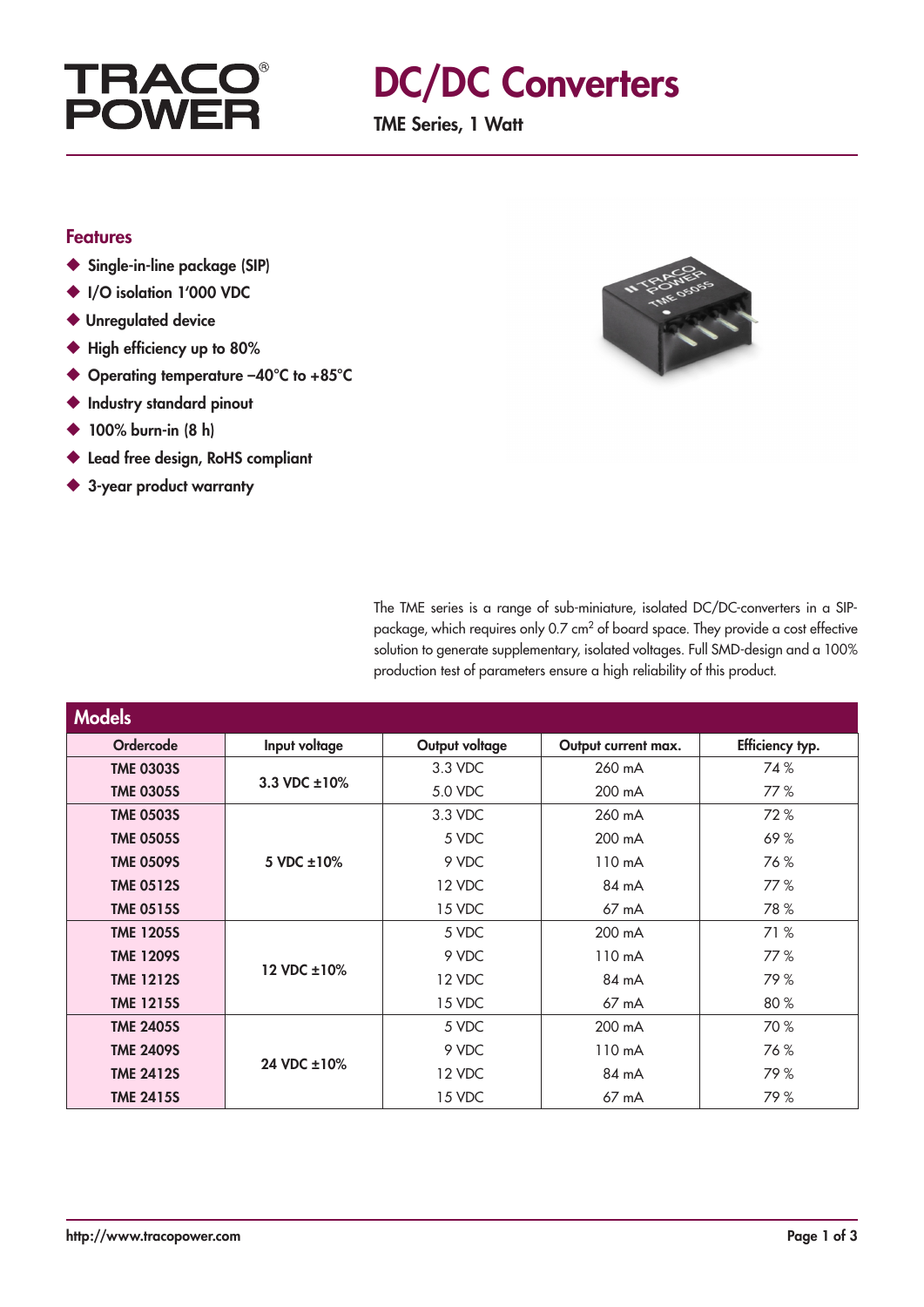# **TRACO®**<br>POWER

| <b>Input Specifications</b>                              |                                                                                    |                                                                                                    |  |
|----------------------------------------------------------|------------------------------------------------------------------------------------|----------------------------------------------------------------------------------------------------|--|
| Input current no load /full load                         | 3.3 Vin models:<br>5 Vin models:<br>12 Vin models:<br>24 Vin models:               | 35 mA / 370 mA typ.<br>30 mA / 270 mA typ.<br>13 mA / 110 mA typ.<br>7 mA / 55 mA typ.             |  |
| Surge voltage (1 s max.)                                 | 3.3 Vin models:<br>5 Vin models:<br>12 Vin models:<br>24 Vin models:               | $6V$ max.<br>9 V max.<br>18 V max.<br>30 V max.                                                    |  |
| Reverse polarity input current                           |                                                                                    | $0.3A$ max.                                                                                        |  |
| Reflected input ripple current                           |                                                                                    | can be reduced by ext. $1 - 3.3$ µF polyester film<br>capacitor                                    |  |
| Input filter                                             |                                                                                    | Internal capacitors                                                                                |  |
| <b>Output Specifications</b>                             |                                                                                    |                                                                                                    |  |
| Voltage set accuracy                                     |                                                                                    | $\pm 1$ % typ. / $\pm 3$ % max.                                                                    |  |
| Regulation                                               | - Input variation (1 % change of input voltage)<br>$-$ Load variation (20 - 100 %) | 1.2 % typ. / 1.5 % max.<br>4 to 14 % max. (depending on model)                                     |  |
| Ripple and noise (20 MHz Bandwidth)                      |                                                                                    | 150 mVp-p max.                                                                                     |  |
| Temperature coefficient                                  |                                                                                    | ±0.01 %/K typ. / ±0.02 %/K max.                                                                    |  |
| Short circuit protection                                 |                                                                                    | limited 0.5 s max.                                                                                 |  |
| Capacitive load                                          |                                                                                    | 33 µF max.                                                                                         |  |
| <b>General Specifications</b>                            |                                                                                    |                                                                                                    |  |
| Temperature ranges                                       | - Operating<br>- Case temperature<br>- Storage                                     | $-40^{\circ}$ C to $+85^{\circ}$ C<br>$+90^{\circ}$ C max.<br>$-50^{\circ}$ C to +125 $^{\circ}$ C |  |
| 5 VDC output models:<br>Derating<br>other output models: |                                                                                    | 3.3 %/K above 70°C<br>4.0 %/K above 75°C                                                           |  |
| Humidity (non condensing)                                |                                                                                    | 95 % rel H max.                                                                                    |  |
|                                                          | Reliability, calculated MTTF (MIL-HDBK-217F, @+25°C ground benign)                 | >2'000'000 h                                                                                       |  |
| Isolation voltage (60 sec.)                              | Input/Output                                                                       | 1'000 VDC                                                                                          |  |
| Isolation capacity                                       | Input/Output                                                                       | 60 pF typ.                                                                                         |  |
| Isolation resistance                                     | Input/Output                                                                       | >1'000 Mohm                                                                                        |  |
| Switching frequency                                      |                                                                                    | 50 to 110 kHz (Frequency modulation)                                                               |  |

All specifications valid at nominal input voltage, full load and +25°C after warm-up time unless otherwise stated.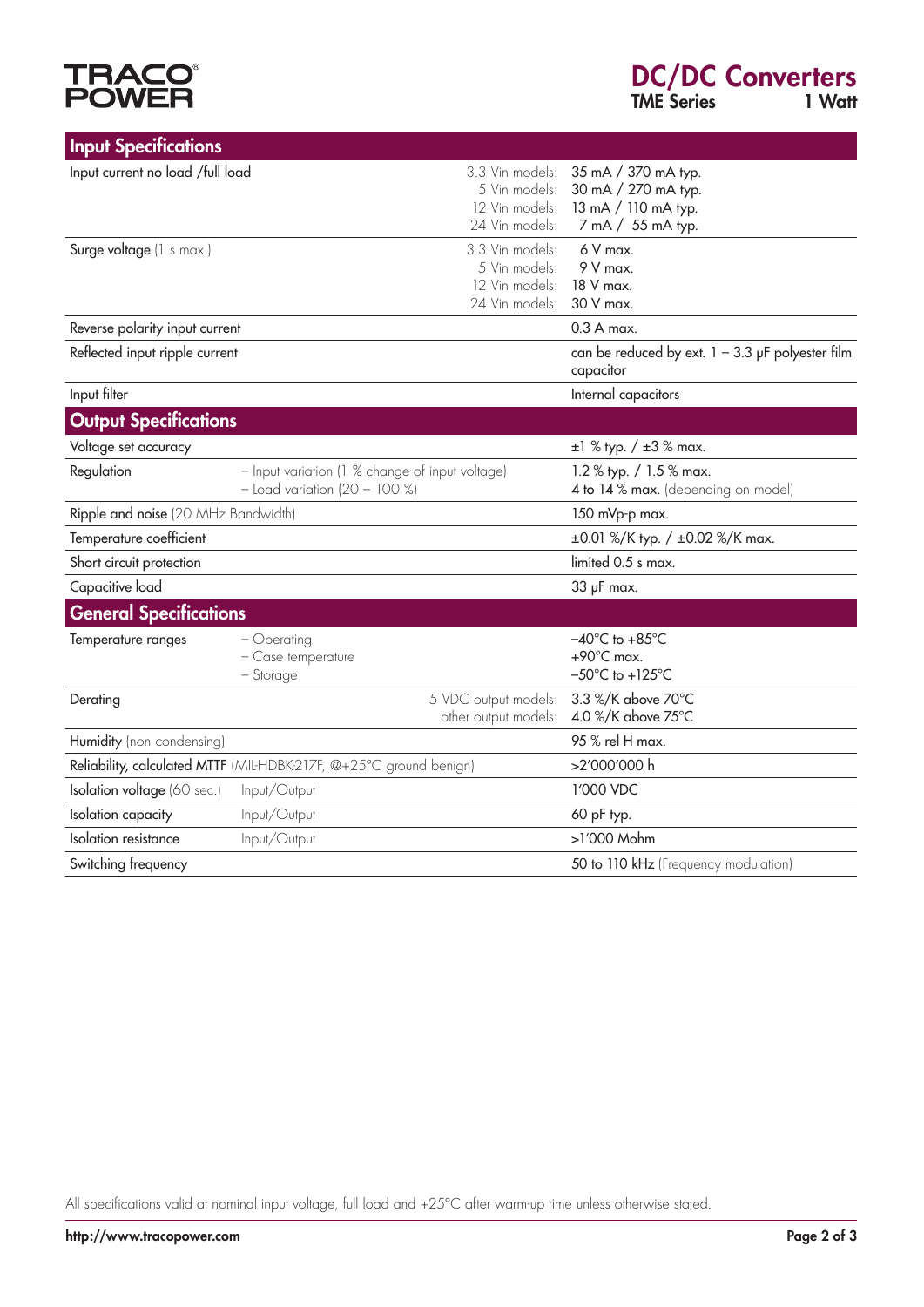

#### Physical Specifications

| <b>THE SEARCH OF BUSICAS</b> |                                                  |  |
|------------------------------|--------------------------------------------------|--|
| Casing material              | non conductive black plastic<br>(UL 94-V0 rated) |  |
| Package weight               | 3.3 / 5.0 / 12 Vin models 1.3 g (0.05 oz)        |  |
|                              | 24 Vin models 1.7 g (0.06 oz)                    |  |
| Soldering temperature        | max. 265°C / 10 s                                |  |

#### Outline Dimensions mm (inches)



Tolerances  $\pm 0.25$  ( $\pm 0.01$ ) Pin pich tolerance ±0.13 (±0.005) pins ±0.05 (±0.002)

| <b>Pin-Out</b> |            |  |
|----------------|------------|--|
| Pin            | Single     |  |
|                | -Vin (GND) |  |
| 2              | +Vin (Vcc) |  |
| 3              | $-V$ out   |  |
|                | +Vout      |  |

Specifications can be changed without notice! Make sure you are using the latest documentation, downloadable at www.tracopower.com